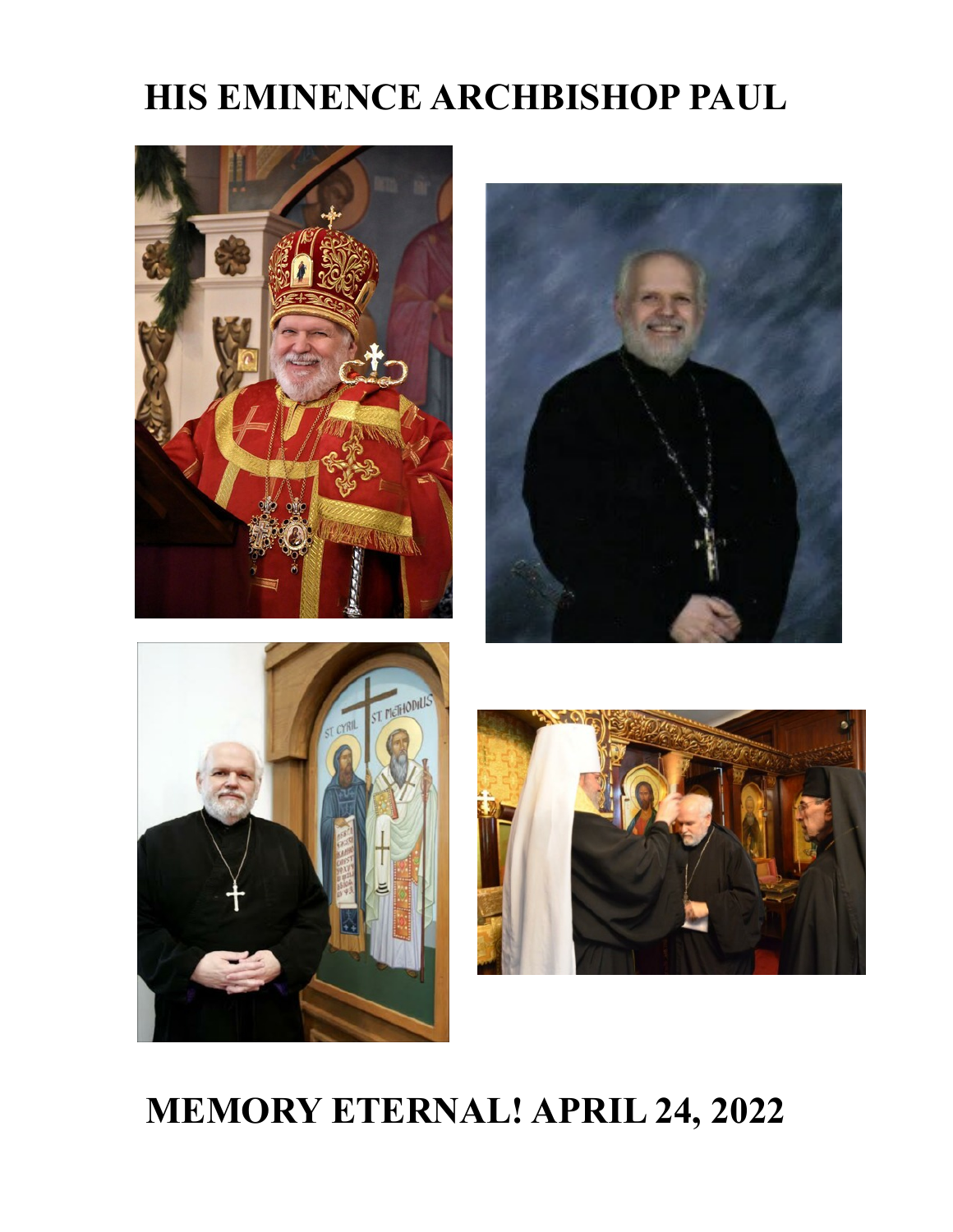

# Holy assumption Orthodox Church

**OCA - Diocese of the Midwest**

V. Rev. Archpriest Andrew Bartek, Rector Parish Council President: Ron Royhab



**MAY Bulletin Sponsor:** *Fr. Andrew on the occasion of my Priestly Ordination*

# *Liturgical & Events Schedule*

#### **Sunday, May 1**

 9:25 am Paschal Hours followed by Divine Liturgy / Special Church Meeting / Social / Weather permitting blessing of the graves (Resurrection Matins)

#### **Monday, May 2**

 9:00 am Resurrection Matins followed by Divine Liturgy on the occasion of my Anniversary to the Holy Priesthood

#### **Saturday, May 7**

4:00 pm Great Vespers

#### **Sunday, May 8**

 9:25 am Paschal Hours / Divine Liturgy / Panachida for Mothers Day / Social



#### **Special Meeting:**

Today, Sunday, May 1 following the Divine Liturgy (but before blessing of graves) there will be a special meeting of the parish. Purpose: to discuss and vote on the renovation work on the outside of

the parish in our preparation for the  $125<sup>th</sup>$  anniversary of the church. Fourteen (14) members need to be present. An affirmative vote of eleven (11) is required to move forward with the renovations.

# **SUNDAY MAY 1, 2022**

**Gospel:** John 20:19-31 **Epistle:** Acts 5: 12-20

**Antipascha. Second Sunday of Pascha. St. Thomas Sunday.** Prophet Jeremiah. Martyr Bata the Persian. Rt. Blv. Tamar (Tamara, Queen of Georgia. Ven. Paphnutius, Abbot of Borovsk. Hieromartyr Makary (Macarius), Metropolitan of Kiev. New Martyrs Euthymius, Ignatius, and Acacius, of Mt Athos. Ven Nicephoros of Chios. Icon of the most Holy Theotokos Unexpected Joy.

# **MAY BULLETIN / CANDLE SPONSORS**

Bulletin: (\$50) From Fr. Andrew on the occasion of my Anniversary to the Holy Priesthood Chandelier: (\$50) From Fr. Andrew In memory of my family & friends & Fr. David's Father Stanley Altar Candles: (\$50) From Fr. Andrew in memory of His Grace Bishop Innocent Eternal Light & Icon Screen: (25) From Father

Andrew in memory of His Eminence Archbishop Paul

Candles @ the Cross: From Laura: Birthday Blessings to Michael

Candles @ St Tikhon's Icon For the Hlth of Tim & Cami & safety of Nicholas, Tikhon & Gleice

# *Al'Masiah qam Haqqan qam*

*Arabic*

*110 E Main Street, Marblehead, OH 43440 Rectory 419-798-4591 / Cell 570-212-8747 <www.holyassumptionmarblehead.org> info@holyassumptionmarblehead.org*

**PG 2**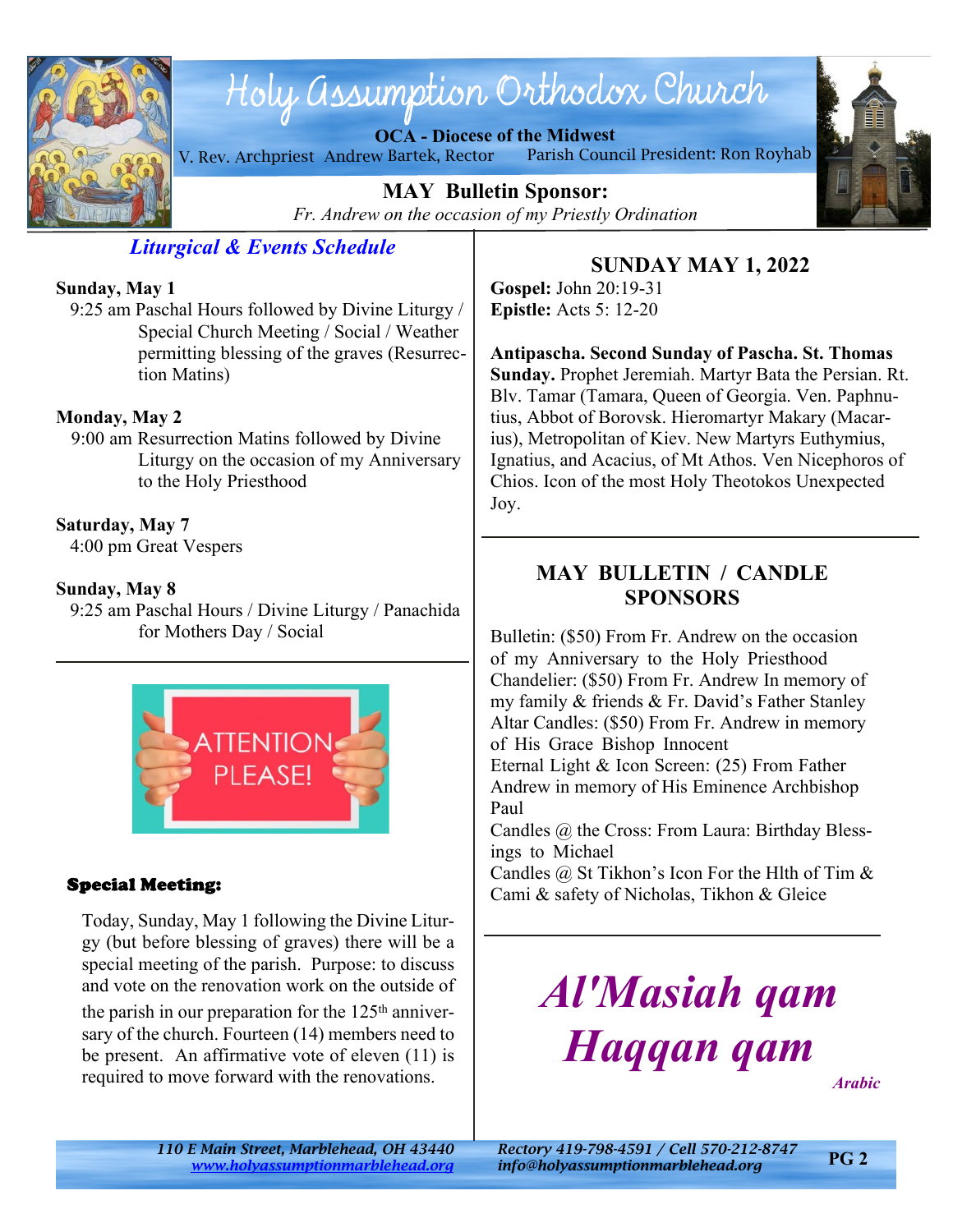### **APRIL: MONTHLY TITHE ONLY Goal Pledged per month: \$5,667 (average of \$1,307 per week)**

**April 3:** \$1,695 **April 10:** \$1,605 **April 17:** \$2,200 **April 24:** \$695 **TOTAL FOR MONTH:** \$6,195

# **APRIL: OTHER INCOME Goal for the month in this category:**

**\$4,000 (Average \$923 a week) April 3:** \$5 Vigils; \$20 donations; \$150 holy day donation; \$50 Chandelier; \$30 Candles at the cross **April 10**: \$35 Vigils; \$20 donations; \$200 Holy day donation; \$50 Bulletin; \$50 Chandelier; \$25 Candles on the tomb; \$50 Altar Candles; \$25 Eternal light; \$15 St Tikhon's Icon **April 17**: \$30 Vigils; \$530 Donations; \$150 Holy day donations **April 24**: \$5 Candles; \$25 Vigils; \$756 Donations;

\$1,805 Holy Day Donations **TOTAL FOR MONTH**: \$4,026

# **APRIL: RESTRICTED FUND DONATIONS**

**April 3:** \$65 Building Restoration; \$50 Flower; \$20 Mission Boxes (March); \$10 St Vladimir Seminary (Feb); \$250 Lions Club (April) **April 10**: \$100 Cemetery; \$415 Flowers; \$100 Mission Boxes (March); \$50 Lions Club (April) **April 17**: \$225 Flowers; \$10 food Pantry; \$5 Lions **April 24**: \$100 Lions Club

# **APRIL LITURGICAL ATTENDANCE**

**Wednesday, March 30**: 8 attended Pre-Sanctified **Friday, April 1**: 8 attended Akathist **Saturday, April 2**: 15 attended Mem. Sat (6 being guests) **Saturday, April 2**: 13 attended Vespers **Sunday, April 3**: 19 attended Liturgy (1 was a guest) 16 communicants **Wednesday, April 6**: 11 attended pre-sanctified **Friday, April 8**: 6 attended Akathist **Saturday, April 9**: 10 attended Vespers **Sunday, April 10**: 19 attended Liturgy (4 being guests) / 17 received communion **Wednesday, April 13:** 11 attended pre-sanctified **Friday, April 15**: 11 attended Lazarus Vespers **Saturday, April 16**: 14 attended Liturgy / 13 attended Vespers **Sunday, April 17**: 37 attended Liturgy (19 of which were visitors) / 20 communicants / 7 attended Bridegroom Matins **Monday, April 18**: 8 attended pre-sanctified / 12 attended Bridegroom matins **Tuesday, April 19**: 9 attended pre-sanctified / 8 attended Bridegroom Matins **Wednesday, April 20:** 6 attended pre-sanctified / 14 attended the Sacrament of Holy Unction **Thursday, April 21:** 11 attended Vesperal Liturgy / 16 attended the Reading of the Holy Passion Gospel **Friday, April 22**: 9 attended Royal Hours / 14 attended the Burial vespers / 19 attended the Lamentations **Saturday, April 23:** 21 attended the Vesperal Liturgy **Sunday, April 24**: 52 attended the services of Pascha (20 parishioners & 32 visitors) / 23 Communicants

# **CHRISTOS VOSKRESE! VOISTINU VOSKRESE!**

# *Christos Anesti! Alithós anésti!*

 *Greek*

110 E Main Street, Marblehead, OH 43440 Rectory 419-798-4591 / Cell 570-212-8747 *<www.holyassumptionmarblehead.org> info@holyassumptionmarblehead.org*

**PG 3**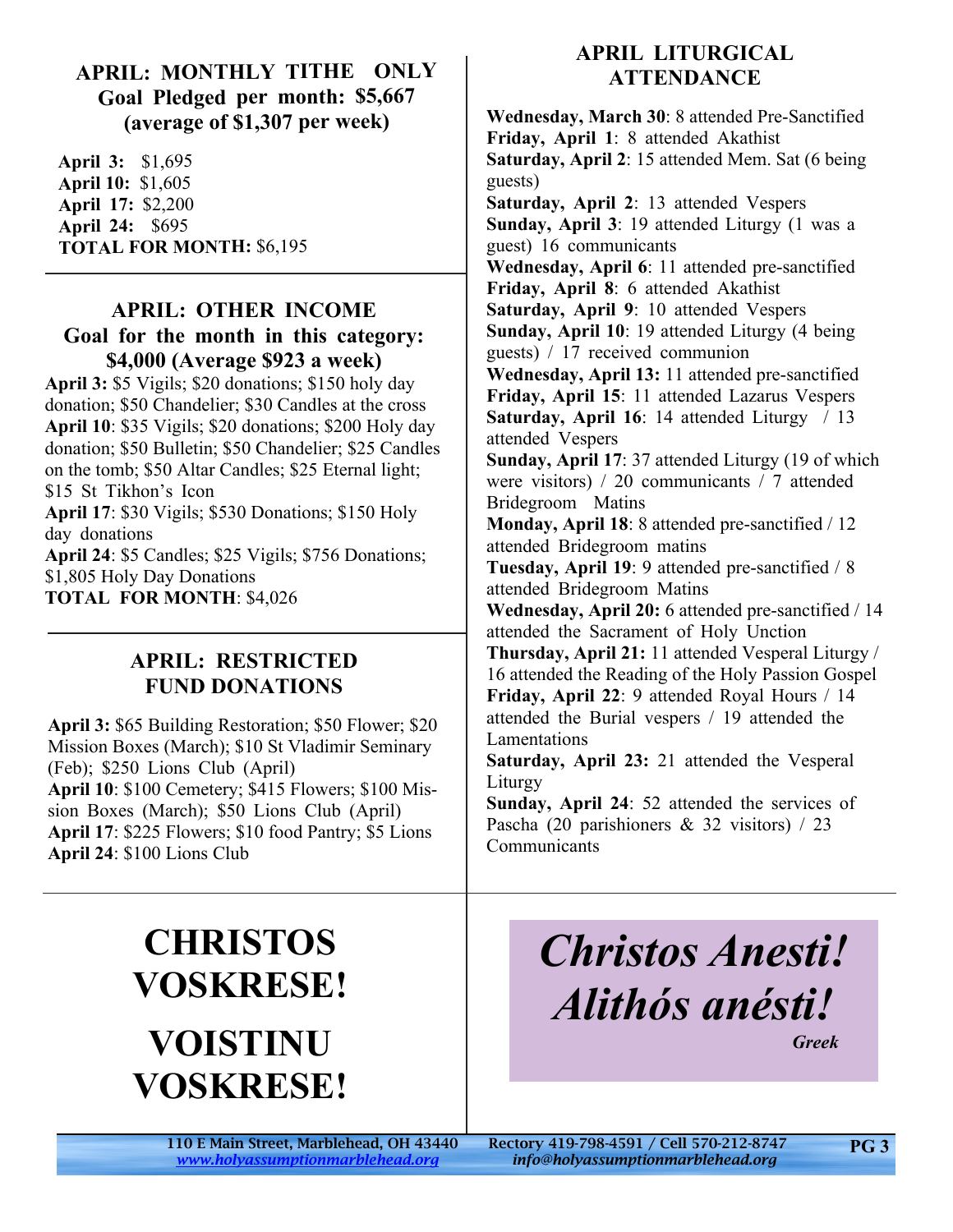# **His Eminence Archbishop Paul April 24, 2022**

On the Feast of Feasts, Great and Holy Pascha, Sunday, April 24, 2022, His Eminence, the Most Reverend Paul (Gassios), Archbishop of Chicago and the Midwest, fell asleep in the Lord at the age of 69 after a grave illness. He was the ruling hierarch of the Diocese of the Midwest of the Orthodox Church in America from 2014 until his repose.

Paul Nicholas Gassios was born in Detroit, Michigan on April 6, 1953 to Nicholas and Georgia Gassios, natives of Castanea, Greece.

As an infant, he was baptized with the name Apostolos, in honor of the holy Apostle Paul, at Saints Constantine and Helen Greek Orthodox Church, Detroit, MI - his home parish for the first 28 years of his life.

He graduated from Detroit's Cooley High School in 1971, where he was a member of the National Honor Society, after which he enrolled at Wayne State University (WSU) as a history and psychology major. After graduating in 1976, he worked with emotionally and physically abused children. He received a Master of Social Work degree from WSU in 1980, and continued to work in his chosen field.

In the mid-1980s, he became a member of Holy Transfiguration Church, Livonia, MI. He began theological studies in September 1991 at Saint Vladimir's Orthodox Theological Seminary, Yonkers, NY, from which he received his Master of Divinity degree summa cum laude and served as valedictorian in 1994. He was ordained to the priesthood by His Eminence, the late Archbishop Job of Chicago and the Midwest, on June 25, 1994.

After ordination, he was assigned Priest-in-Charge of Saint Thomas the Apostle Church, Kokomo, IN, which he served until June 2005, after which he resided at Saint Gregory Palamas Monastery, Hayesville, OH until May 2006. He briefly served as Rector of Archangel Michael Church, St. Louis, MO and the Nativity of the Holy Virgin Church, Desloge, MO before his transfer to the OCA's Bulgarian Diocese and assignment as Dean of Saint George Cathedral, Rossford, OH in 2007. In August 2014, he was named Administrator of the Diocese of the Midwest and relocated to Chicago.

On October 20, 2014, he was tonsured to monastic rank with the name Paul, in honor of Saint Paul the Confessor, Patriarch of Constantinople. On October 21, 2014, the Holy Synod elected him to fill the vacant Episcopal See of Chicago and the Diocese of the Midwest.

Archimandrite Paul was consecrated to the Episcopacy and enthroned as Bishop of Chicago and the Midwest at Chicago's historic Holy Trinity Cathedral on Saturday, December 27, 2014. Concelebrating at the Consecration Liturgy were His Beatitude Metropolitan Tikhon; His Eminence Archbishop Nathaniel of Detroit and the Romanian Episcopate; His Eminence Archbishop Benjamin of San Francisco and the West; His Eminence Archbishop Melchisedek of Pittsburgh and Western Pennsylvania; His Eminence Archbishop Nicolae of the Romanian Orthodox Archdiocese in the Americas; His Grace Bishop Irénée of Ottawa and Canada; His Grace Bishop Michael of New York and New Jersey; His Grace Bishop Alexander of Toledo and the Bulgarian Diocese; and His Grace Bishop David of Sitka and Alaska. On Thursday, May 28, 2020, he was elevated to the rank of Archbishop.

His archpastoral tenure in the Midwest was only seven years but filled with great progress and accomplishment for the diocese. From an administrative perspective, he was known for prompt replies and calls when his clergy contacted him. He was very organized and thoroughly followed the established procedures with attentiveness. He actively attended diocesan, deanery, and parish meetings guiding the progress of the discussed topics.

He established new ministries within the diocese that focused on building up the communities within the diocese which include: the Mother Maria of Paris Ministry – Department of Charitable Efforts, Department of Family Life, Saint Andrew of Crete Music Ministry, and the Department of Youth. These were four areas he saw to be important pillars to building up the Body of Christ.

With a prioritization of pastoral visits, he was often on the road traveling each weekend to visit a different community within his vast diocese. He often reflected that this was the most enjoyable part of his ministry and gave him something to look forward to each week. In addition to leading the services when making archpastoral visits, *CON'T NEXT PG*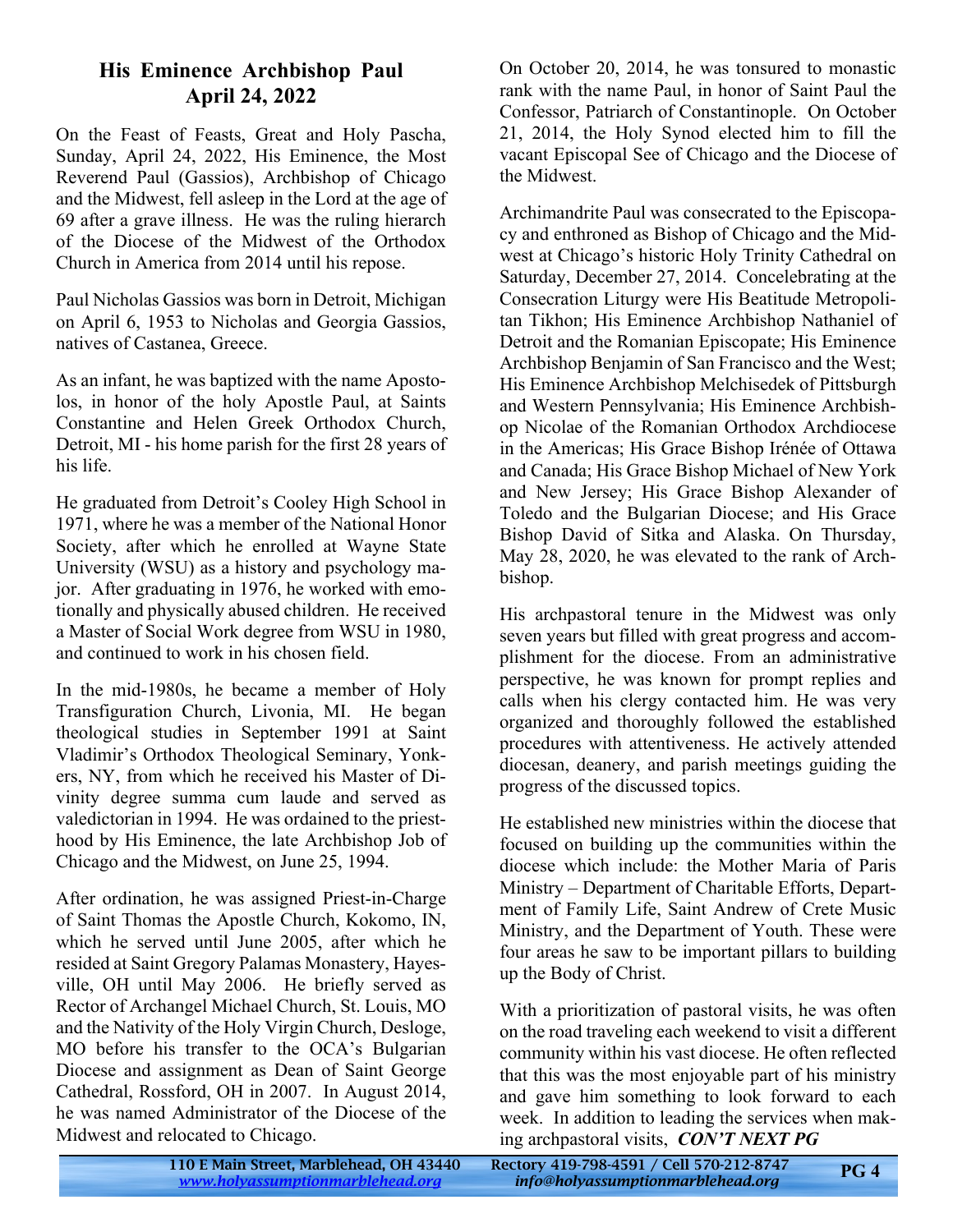#### *Archbishop Paul Con't from previous pg*

he would make time to be with clergy and their families to hear about their life and struggles. He would gather with youth and parish councils to lead discussions on the faith and other topics of interest. He made annual visits to the seminaries to visit with the diocesan seminarians and their families and actively encouraged vocation within his parishes.

His genuineness is unforgettable, and his smile brought joy to those around him. His sermons were impactful and memorable for those who were blessed to hear them.

He is fondly remembered throughout the diocese as a loving shepherd for his flock.

May Archbishop Paul's memory be eternal!

# **Bright Monday Commemorated on April 25**

On Bright Monday the Church commemorates the Sweet-Kissing (Glykophilousa) Icon of the Most Holy Theotokos.

Like the Ivḗron Icon (March 31), the Sweet-Kissing Icon was also saved from the iconoclasts by a pious woman in the ninth century. It also traveled miraculously upon the sea, arriving at Mt. Athos, the "Garden of the Theotokos," where it was honored by the monks.

A nobleman named Simeon was an iconoclast who shared the emperor Theophilus's hatred for the holy icons. Simeon's wife Victoria, on the other hand, venerated icons, especially a certain icon of the Mother of God before which she prayed each day. Simeon could not tolerate his wife's piety, so he demanded that she give him the icon so he could burn it. Victoria threw the icon into the sea, hoping that it would be preserved through God's providence.

Years later, the icon appeared on the shores of Mt. Athos near the monastery of Philotheou. The igumen and the brethren of the monastery retrieved the icon and placed it in the church, where it worked many miracles.

In 1830 a pilgrim came to the monastery from Adrianopolis. He listened to the history of the icon and the miracles associated with it, but regarded such things as childish fables. The monk who had related all this was surprised and grieved by the pilgrim's disbelief, fearing that such doubts indicated an unhealthy spiritual state. He did all that he could to remove the pilgrim's skepticism, but the man stubbornly adhered to his opinion.

The Mother of God, in her compassion, finally healed the pilgrim's soul in a rather dramatic way. On the very day that he had his discussion with the monk, the pilgrim was walking on an upper balcony. Suddenly, he lost his footing and began to fall. In his distress he called out, "Most Holy Theotokos, help me!" The Mother of God heard him, and he landed on the ground completely unharmed.

The icon is one of the Eleusa (Tenderness) type. It is unusual in that it shows the Virgin kissing her Child. Christ raises His hand as if to repulse His mother's caress.

Other Sweet-Kissing (Tenderness) icons are:

Lubyatov (March 19)

Novgorod (July 28)

Pskov (May 21, June 23, August 26, October 7)

Smolensk (March 19)

Sviatogorsk (July 17)

Yaroslavl (May 14)

| <b>READER</b>  |     |  |
|----------------|-----|--|
| May 1:         | Tim |  |
| May 8:         | Joe |  |
| <b>May 15:</b> | Tim |  |
| May 22:        | Joe |  |
| May: 29:       | Tim |  |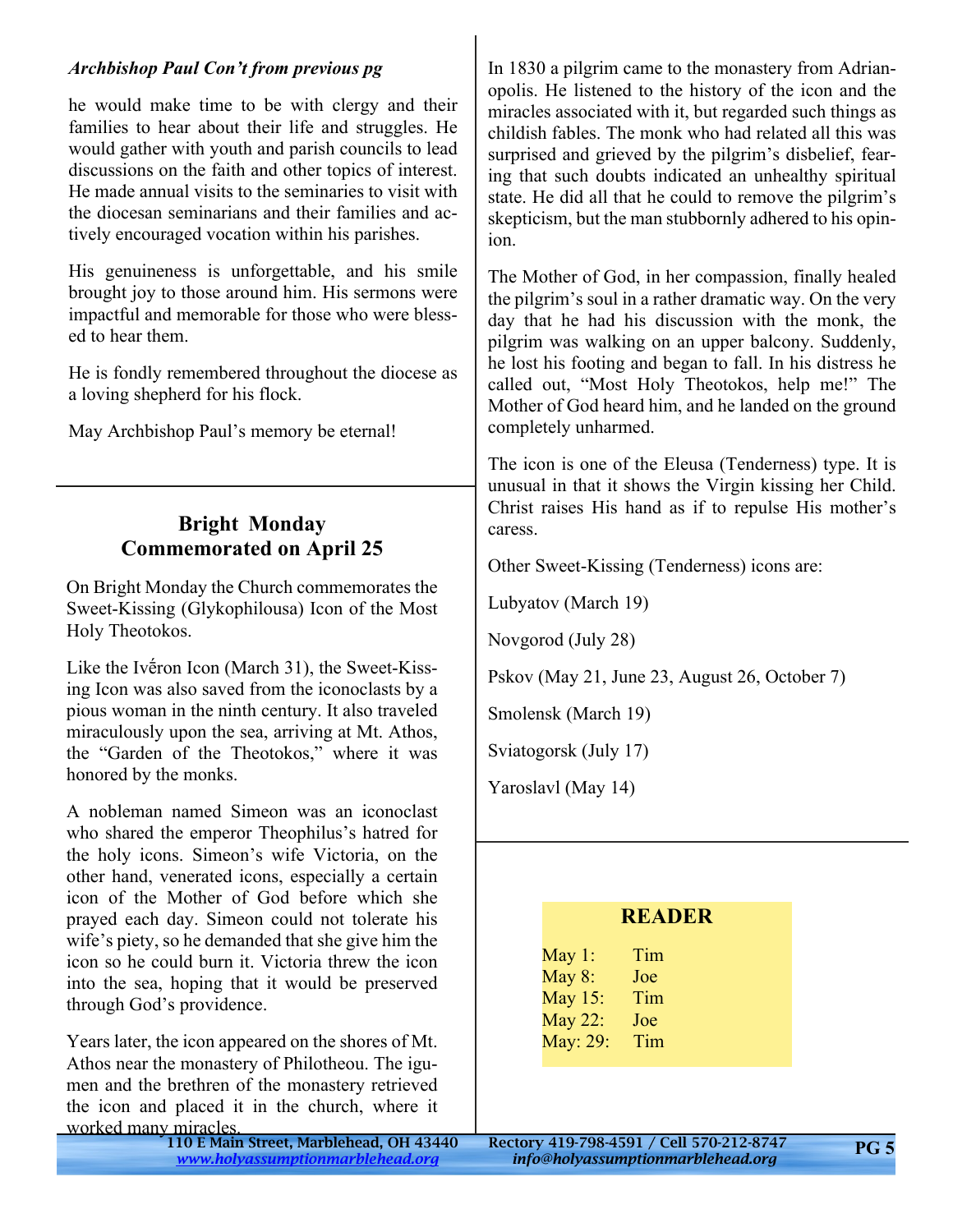# **PRAYER LIST- UPDATED April 25**

**HIERARCH'S / CLERGY: His Beatitude, Metropolitan Herman; Archbishop Benjamin from San Fransico; John Duranko** (Father's home pastor)**; James Gleason** (Father's Spiritual Father)**; Moses Berry; Gregory Grivna; Emilian Hutnyan; Joseph Von Klarr; Michael Kuzara; John Zabinko / Deacon Paul Gansle, Deacon Peter Rentsch, Deacon Michael Wilson / Sub-deacon Wylie Meath**

**MATUSHKII: Pani Patricia Duranko; Susan Dank; Virgina Lecko; Maura McCarntey; Roberta Spengler; Margaret Zabinko**

**PARISHIONERS & THEIR FAMILIES: James Bargdill (**Schutt); J**im Basala** (Fr.); **John Beadle** (Elchisco)**; Kristen Cassell; Carole Conaway** (Twarek); **Maryann Cook** (Twarek); **Sharon Dietrich** (Twarek); **Charlie Dietrich** (Twarek); **Ethan Feldman** (Fr); **Michael Glovinsky; Shirley Gresh (**Glovinsky); **Joseph Habegger** (Kovach)**; Elaine Hileman; Betty Kovach**; **Helen Lis**; **David Mazurik; Child Stella Miller** (Elchisco); **Nancy Naiser** (Royhab); **William Pipenur** (Hileman)**; Pat Rentz; Earl Rindfleisch**; **Helen Jean Rofkar (**Elchisco); **Joe Rose; Sonya Rose; Ron Royhab; Maryann Royhab; Stephanie Royhab; Joe Schutt; Diane Tryon; Greg Tyron; Tom Twarek; Child Bodhi (**Cassell); **Irene Vangeloff; Kathryn Tryon & her unborn child**

**OTHER REQUESTS: Mary Dank** (ABL); **Layne Demkosy** (Fr); **Paul Demkosky** (Fr.); **Marge Dziama; Child Ezra; Zoe Finley** (ABL); **Ruthe Flewelling**; **Ben Franklin** (Kovach); **Dorothy Goldman (**Twarek); **Donald Gresh** (Glovinsky); **Andrea Joy** (Kovach); **Maria** (ABL); **Jake Lipstraw** (Twarek); **Mark Ludvik** (Guzy); **Mark Masica (**Kovach); **Pauline Meath** (Fr)**; Karen Muzyka (F**r); **Noah** (ABL); **Jamie Philpot** (Twarek); **Robert Piznar** (Rentz) ; **William Romanchak** (Fr); **Andrew Rydgi**g (ABL);**Sandy Scafaria** (Hileman); **Chuck Wiedenhoft (**Twarek); **Sara** (Jake)**; Chris Quotap (**Fr); **Zoland Zile** (Fr.); **Molly and her unborn child (Fr.); Ashley and her unborn child**

**MILITARY: Alex, Nathan Brown, Craig Cassell, Cory Deaton , Jake Ellithorpe, Jordan Fulton, Alena Grabavoy, Justin Issler; Nicholas & Tikhon, Cory Deaton, Alex Zarnow**

**CAPTIVES: Metropolitan Paul (Orthodox Archdiocese of Aleppo), Archbishop John Syriac Archdiocese of Aleppo, The UN & IOCC humanitarian aid workers in & around Syria; Those suffering persecution in Iraq, Syria, Israel, Egypt, Ukraine and throughout the world**



**NOTE:** ABL (Archbishop's request) / Please let Fr. Andrew know who can come off the list or be put on.



#### **40 DAY REMEMBRANCE**

**May 1:** Gary Smolk / David Lavalle **May 15**: Nancy Sitzler / John Kotch **June 2:** His Eminence Archbishop Paul

#### **FOR YOUR PRAYERS**

Diane Tryon 109 Joslyn Street Arcadia, OH 44804

**PG 6**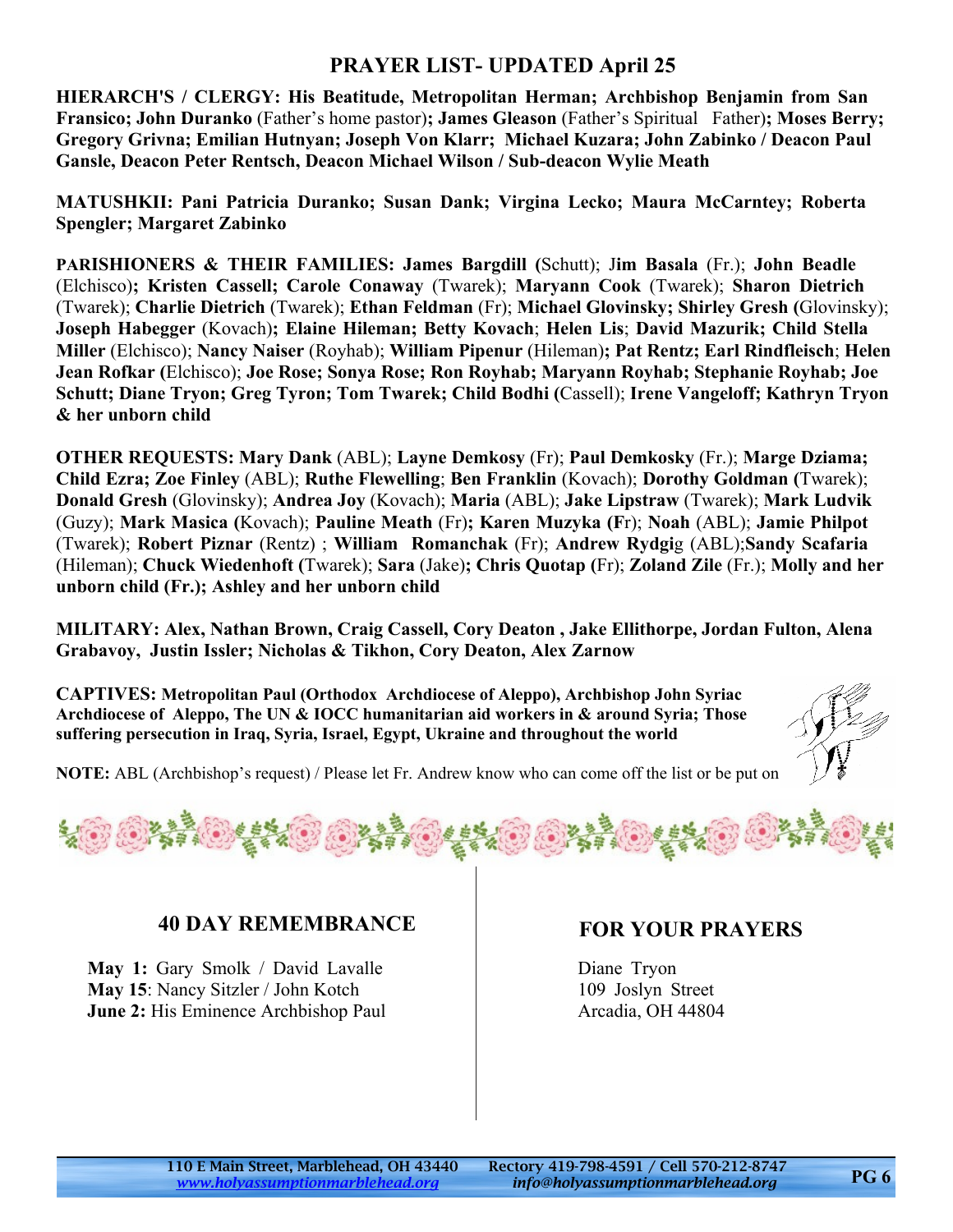| <b>MAY Celebrations</b>                                                                                                                                                                                                                                                                                                                                                                                                                                               |                                                                                                                                                                                           |                                                                                                                                             |  |  |
|-----------------------------------------------------------------------------------------------------------------------------------------------------------------------------------------------------------------------------------------------------------------------------------------------------------------------------------------------------------------------------------------------------------------------------------------------------------------------|-------------------------------------------------------------------------------------------------------------------------------------------------------------------------------------------|---------------------------------------------------------------------------------------------------------------------------------------------|--|--|
| <b>ANNIVERSARIES</b>                                                                                                                                                                                                                                                                                                                                                                                                                                                  | <b>BIRTHDAYS</b>                                                                                                                                                                          |                                                                                                                                             |  |  |
| 5-1-2004: Archbishop Benjamin of San<br>Francisco<br>2-Archpriest Andrew (Priest ordination)<br>5-5-2012: Archbishop Alexander of Dallas<br>6- Fred & Teri Cassell<br>$5-8-2010$ : Archbishop Michael of NY & NJ<br>13- Craig & Katie Cassell<br>16- David & Sandy Martin<br>17- Tony & Tina Monastra<br>20- Joseph & Valerie Schutt<br>24- Jason & Trisha Monschein<br>5-28-2005: Archbishop Alejo of Mexico<br>5-30-1987: Retired Bishop Tikhon of San<br>Francisco | 2- Sub-deacon Wylie Meath 12- Mike Kovach<br>2- Pam<br>4- Fr. Matthew Stagon<br>5- Joseph Schutt<br>5- Justin Issler<br>8- Laura Kovach<br>8-Missy Schlotterer<br>12- Proto. Bob Northrup | 15-Holly Gast<br>16- Austin Palmer<br>17- Brian Turner<br>20- Philip Ellmore<br>24- Avzi Dardovski<br>25- Quincy Kowal<br>29- Carol Krochta |  |  |

# **BUILDING / RESTORATION FUND**

Our 125<sup>th</sup> Anniversary is coming! Fund Purpose: To collect funds to pay for the restoration, repair and beautification of the building and parish room. This will avoid using general funds which are earmarked for budgetary items.

Please consider contributing generously to the *Building/Restoration Fund*.

# *םק תמאב !םק חישמה! (HaMashiach qam! Be'emet qam!)*

*Hebrew (modern)*

# *CATASTROPHIC RELIEF FUND*

Purpose of fund: To provide some small financial assistance to a parishioner, family member or community member who has suffered a catastrophic event.

Funds will be offered at the discretion & blessing of the Rector and the discretion of the Board.

This money can also be used for outreach programs in the parish. Thank you and God bless!

*Hristos a-înviat ; Adevărat a-înviat*

*Romanian*

| <b>MAY Reposed</b>                      |                                          |      |  |  |
|-----------------------------------------|------------------------------------------|------|--|--|
| 1-Donald Cholcher (2020)                | 21- Anna Mazurik (2008)                  |      |  |  |
| 4- Norman Anthony Glovinsky (2016)      | 22- Mary Opritza (2011)                  |      |  |  |
| 6- Bishop Innocent (2002)               | 24- Helen Greshko (1980)                 |      |  |  |
| 8- Brad Bauer (2019)                    | 25 - Anna Mazurak (1966)                 |      |  |  |
| 12- Elaine Whitham (2012)               | 25- Philip Timko (2021)                  |      |  |  |
| 12- Proto. George Hutnyan (2020)        | 27- John Gresko- (2008)                  |      |  |  |
| 14- Stanley Lis (2019)                  | 30- Anna Elchisco (1977)                 |      |  |  |
| 15-George Glovinsky (1986)              | Christos Karniotis (1992)                |      |  |  |
| 15- Fr. Michael Rosco (2013)            | Julia Onyock (1921)                      |      |  |  |
| 19- Betty Billy $(2020)$                | Andrew Onyock (1922)                     |      |  |  |
| 110 E Main Street, Marblehead, OH 43440 | Rectory 419-798-4591 / Cell 570-212-8747 |      |  |  |
| www.holyassumptionmarblehead.org        | info@holyassumptionmarblehead.org        | PG 7 |  |  |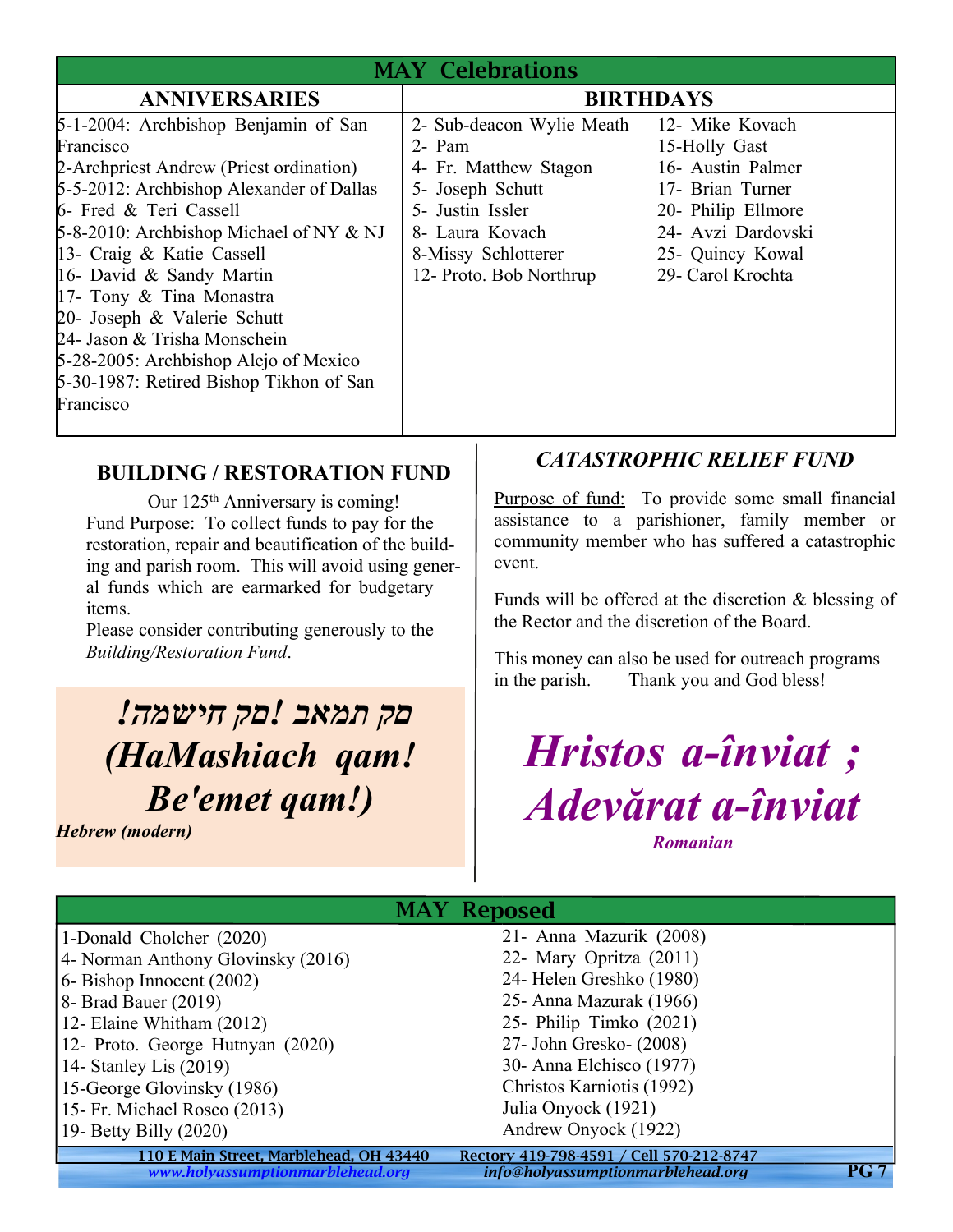### **Bright Tuesday Commemorated on April 26**

#### **Commemoration of Saints Raphael, Nicholas and Irene of Lesbos**

The Newly-Appeared Martyrs of Lesbos, Saints Raphael, Nicholas and Irene These Saints were martyred by the Turks on Bright Tuesday (April 9, 1463) ten years after the Fall of Constantinople. For nearly 500 years, they were forgotten by the people of Lesbos, but "the righteous Judge... opened the things that were hid" (2 Maccabees 12:41). For centuries the people of Lesbos would go on Bright Tuesday to the ruins of a monastery near Thermḗ, a village northwest of the capital, Mytilene. As time passed, however, no one could remember the reason for the annual pilgrimage. There was a vague recollection that once there had been a monastery on that spot, and that the monks had been killed by the Turks.

In 1959, a pious man named Angelos Rallis decided to build a chapel near the ruins of the monastery. On July 3 of that year, workmen discovered the relics of Saint Raphael while clearing the ground. Soon, the Saints began appearing to various inhabitants of Lesbos and revealed the details of their lives and martyrdom. These accounts form the basis of Photios Kontoglou's 1962 book A Great Sign (in Greek).

Saint Raphael was born on the island of Ithaka around 1410, and was raised by pious parents. His baptismal name was George, but he was named Raphael when he became a monk. He was ordained to the holy priesthood, and later attained the offices of Archimandrite and Chancellor.

In 1453, Saint Raphael was living in Macedonia with his fellow monastic, Deacon Nicholas, a native of Thessaloniki. In 1454, the Turks invaded Thrace, so the two monks fled to the island of Lesbos. They settled in the Monastery of the Nativity of the Theotokos near Thermi, where Saint Raphael became the Igoumen.

In the spring of 1463, the Turks raided the monastery and captured the monks. They were tortured from Holy Thursday until Bright Tuesday. Saint Raphael was tied to a tree, and the ferocious Turks sawed through his jaw, killing him. Saint Nicholas was also tortured, and he died while witnessing his Elder's martyrdom. He appeared to people and indicated the spot where his relics

were uncovered on June 13, 1960.

Saint Irene was the twelve-year-old daughter of the village mayor, Basil. She and her family had come to the monastery to warn the monks of the invasion. The cruel Hagarenes cut off one of her arms and threw it down in front of her parents. Then the pure virgin was placed in a large earthen cask and a fire was lit under it, suffocating her within. These torments took place before the eyes of her parents, who were also put to death. Her grave and the earthen cask were found on May 12, 1961 after Saints Raphael, Nicholas and Irene had appeared to people and told them where to look.

Others who received the crown of martyrdom on that day were Basil and Maria, the parents of Saint Irene; Theodore, the village teacher; and Eleni, the fifteenyear-old cousin of Saint Irene.

The Saints appeared separately and together, telling people that they wished to be remembered. They asked that their icon be painted, that a Church Service be composed for them, and they indicated the place where their holy relics could be found. Based on the descriptions of those who had seen the Saints, the master iconographer Photios Kontoglou painted their icon. The ever-memorable Father Gerasimos of Little Saint Anne Skete on Mount Athos composed their Church Service.

Many miracles have taken place on Lesbos, and throughout the world. These Saints hasten to help those who invoke them, healing the sick, consoling the sorrowful, granting relief from pain, and bringing many unbelievers and impious individuals back to the Church.

Saint Raphael is tall, middle-aged, and has a beard of moderate length. His hair is black with some grey in it. His face is majestic, expressive, and filled with heavenly grace. Saint Nicholas is short and thin, with a small blond beard. He stands before Saint Raphael with great respect. Saint Irene usually appears with a long yellow dress reaching to her feet. Her blonde hair is divided into two braids which rest on either side of her chest.

Saints Raphael, Nicholas, and Irene (and those with them) are also commemorated on Bright Tuesday. *Con't next Pg*

| 110 E Main Street, Marblehead, OH 43440 | Rectory 419-798-4591 / Cell 570-212-8747 |            |
|-----------------------------------------|------------------------------------------|------------|
| www.holyassumptionmarblehead.org        | info@holyassumptionmarblehead.org        | <b>PG8</b> |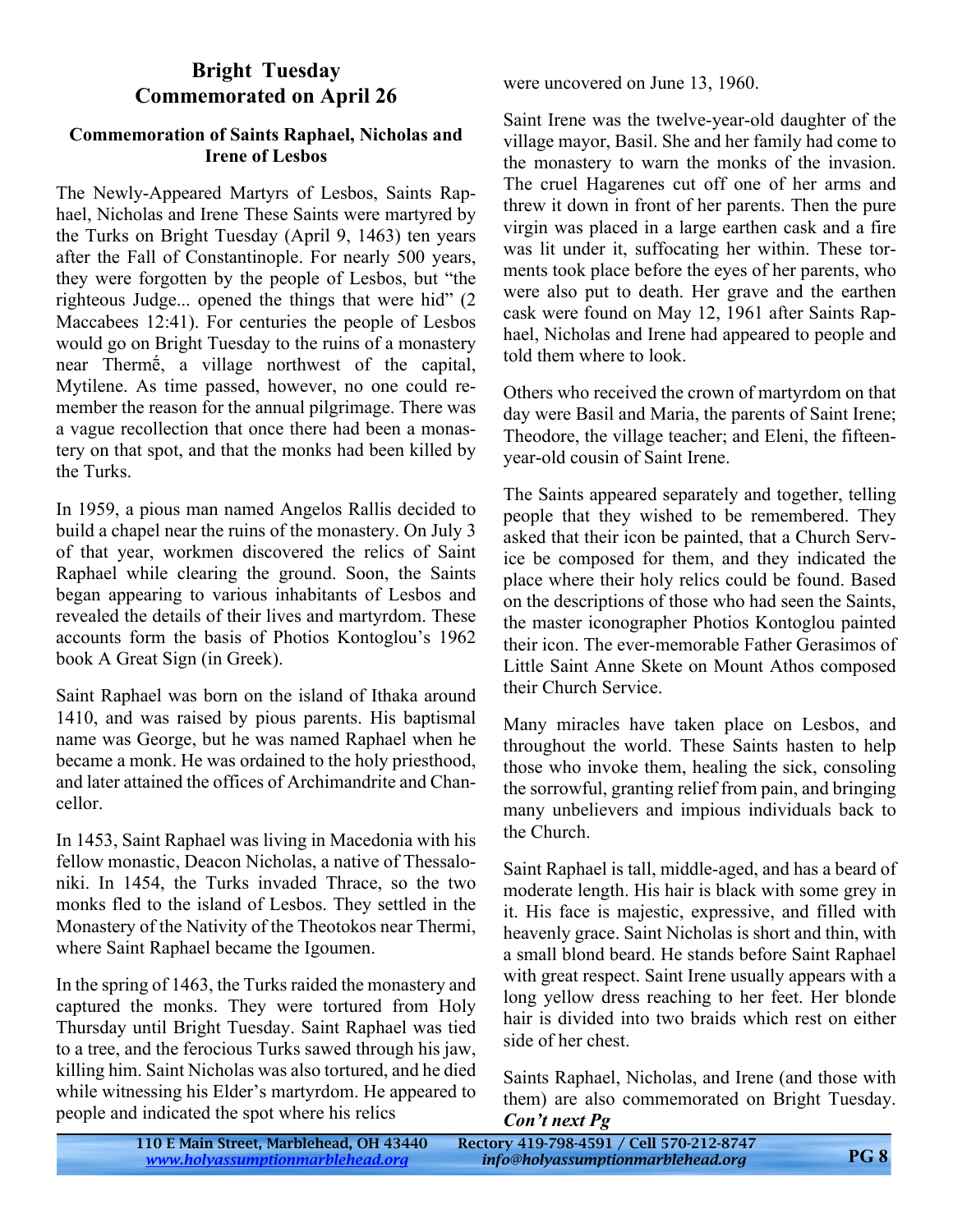#### *Bright Tues Con't from previous pg*

Dr. Constantine Cavarnos has given a detailed account of their life, miracles, and spiritual counsels in Volume 10 of his inspirational series Modern Orthodox Saints (Belmont, MA, 1990).

#### **The Appearance of the Ivḗron (Portaίtissa) Icon of the Most Holy Theotokos on Mount Athos**

This Icon was the property of a pious widow who lived in the area of Nicaea in Asia Minor during the time of the iconoclastic Emperor Theophilos (829- 842). When the Emperor's men arrived there to find and destroy every holy icon, this faithful widow threw the wonderworking Icon of the Theotokos into the sea. Then she beheld a strange wonder. The Icon stood upright on the water and traveled westward across the waves in this position.

After a time the Icon arrived in front of the Ivḗron Monastery on Mount Athos. A certain ascetic named Gabriel took it from the water, and gave it to the monks. They built a small church for the Icon near the gate of the monastery, and placed the Icon there. From that time it was known as the Portaίtissa, or Gate-Keeper.

Since then the Most Holy Theotokos has worked many miracles through her holy Icon. She has cured those who were possessed by demons, healed those who were lame, and given sight to the blind. At the same time, she has protected the monastery from every danger and saved it from invasions of foreigners. Among those who received benefit from the Portaitissa was a Russian princess, the daughter of Tsar Alexei Michailovitch (1651).

The Icon arrived at the Holy Mountain on Bright Tuesday in 1004. Therefore, the Ivḗron Monastery celebrates this radiant festival even to the present day. The Divine Liturgy takes place in the church by the sea, where a spring gushed forth at the place where the Icon had rested.

The Ivḗron (Portaitissa) Icon is also commemorated on February 12, March 31, and October 13.

#### **Ktitórissa or Bematárissa Icon of the Most Holy Theotokos of Vatopaidi Monastery. (Παναγία Κτιτόρισσα ή Βηματάρισσα)**

When certain Arabs invaded Vatopaidi Monastery, Hierodeacon Savva, the Bematáris (custodian of the sanctuary) was responsible for the sacred relics and other valuables kept there. He managed to hide the Icon and Constantine's Cross in a well of the Holy Altar, with an oil lamp burning before them. The monastery was looted and the monks were taken captive and brought to Crete. Seventy years later, Hierodeacon Savva was released and he returned to his monastery. There he found some young monks whom he didn't know, and they knew nothing about the hidden relics. Then they uncovered the well and discovered the Icon and the Cross standing upright upon the water, with the oil lamp still burning!

Today the Ktitórissa Icon is in the synthronon (stone seats behind the altar) of the Holy Sanctuary, and it is also called the Foundress, or Builder, because her discovery may be related to the rebuilding of the monastery by three brothers (the monks Athanasios, Nicholas and Anthony) who lived there around the end of the X century.

In memory of this event, the Paraklesis (Canon of Supplication) to the Theotokos is sung every Monday evening, and the Divine Liturgy is served every Tuesday morning in the katholikon. The Ktitórissa Icon is honored on Bright Tuesday, when it is taken around the Monastery in procession.

The Martyrs of Saint David of Garesja Monastery in Georgia in 1616 (also April 4)

Venerable Patápios, Nikon, and Hypomonḗ.

These Saints struggled in a cave where the Monastery of Saint Patápios was built (in the metropolis of Corinth). There the skulls of Saint Patápios the New and Saint Hypomonḗ are treasured, and also the jaw of Saint Nikon the New. These holy relics were placed in silver reliquaries by the Most Reverend Metropolitan Panteleimon (Karanikola).

Saint Patápios is also commemorated on December 8.

# **Christus resurrectus est; Vere resurrectus est.**

*Latin*